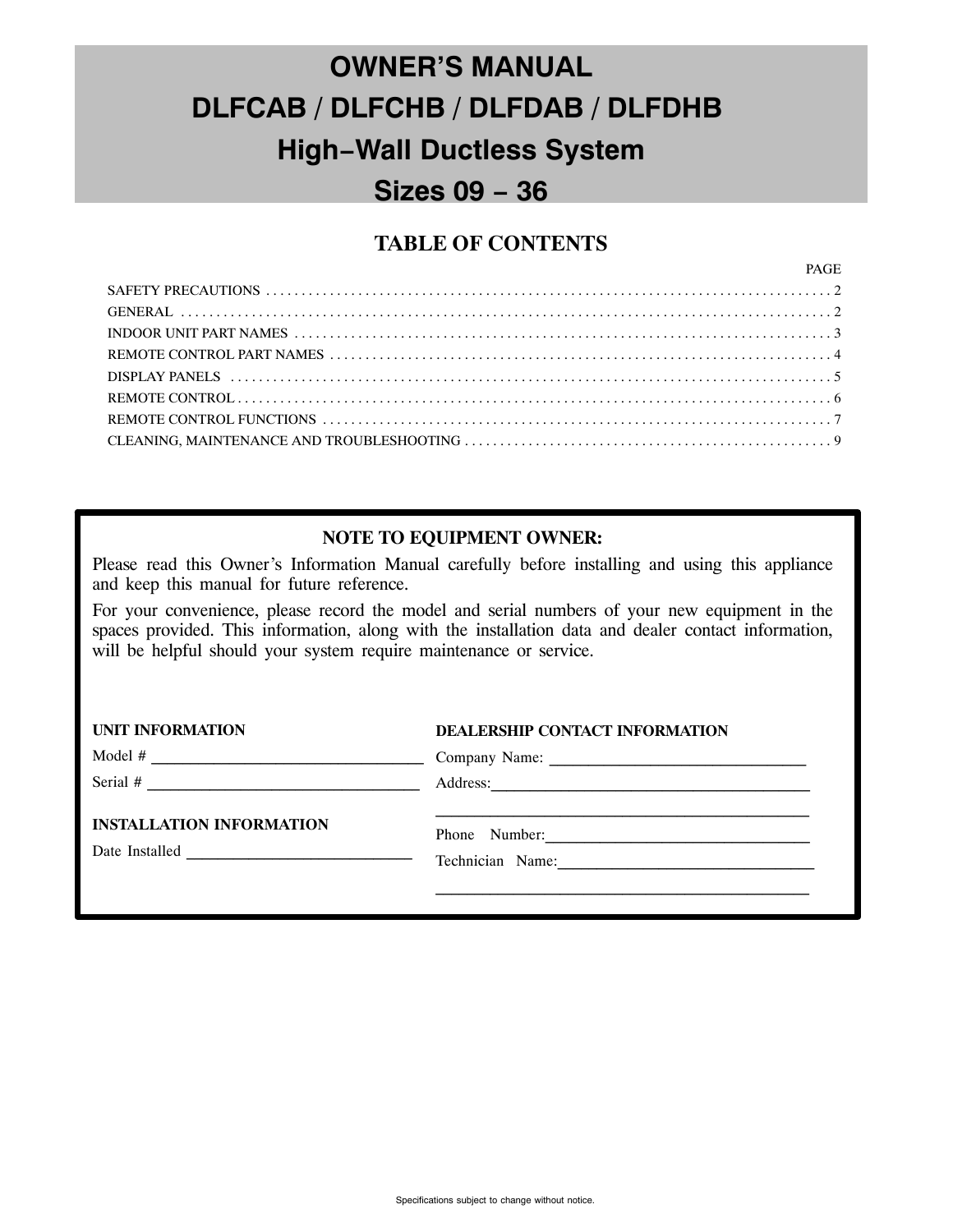# **SAFETY PRECAUTIONS**

# ! **WARNING**

#### **PERSONAL INJURY, DEATH, OR PROPERTY DAMAGE HAZARD**

Failure to follow this warning could result in personal injury, death, or property damage.

Read and follow all instructions and warnings, including labels shipped with or attached to unit before operating your new air conditioner.

Any time you see this symbol  $\Delta$  in manuals, instructions and on the unit, be aware of the potential for personal injury. There are three levels of precaution:

**DANGER** identifies the most serious hazards which will result in severe personal injury or death.

**WARNING** signifies hazards that could result in personal injury or death.

**CAUTION** is used to identify unsafe practices which would result in minor personal injury or product and property damage.

**NOTE** is used to highlight suggestions which **will** result in enhanced installation, reliability, or operation.

# ! **WARNING**

#### **PERSONAL INJURY, DEATH AND / OR PROPERTY DAMAGE HAZARD**

Failure to follow this warning could result in personal injury, death or property damage.

Improper installation, adjustment, alteration, service, maintenance, or use can cause explosion, fire, electrical shock, or other conditions which may cause personal injury or property damage.

Consult a qualified installer, service agency, your distributor or branch for information or assistance. The qualified installer or service agency must use factory−authorized kits or accessories when modifying this product.

# **GENERAL**

The high wall fan coil unit provides quiet, maximum comfort. In addition to cooling and/or heating, the high wall fan coil unit matched with an outdoor condensing unit will filter and dehumidify the air in the room to provide maximum comfort.

IMPORTANT: The high wall fan coil unit should be installed by authorized personnel only; using approved tubing and accessories. If technical assistance, service or repair is needed, contact the installer.

The high wall fan coil unit can be set up and operated from the remote control (provided). **If the remote is misplaced, the system can be operated from the "Auto" setting on the unit.**

#### **Operating Modes:**

The high wall fan coil unit has five operating modes.

- -Fan only
- -Auto
- $\bullet$ Heating
- -Cooling
- $\bullet$ Dehumidification (DRY)

#### **Fan Only**

In Fan Only mode, the system filters and circulates room air without changing room air temperature.

#### **Auto**

In Auto mode, the system will automatically cool or heat the room according to the user−selected set point.

#### **Heating**

In Heating mode, the system heats and filters room air.

#### **Cooling**

In Cooling mode, the system cools, dries and filters room air.

#### **Dehumidification (DRY)**

In Dehumidification mode, the system dries, filters and slightly cools room air temperature. Use of this mode *does not* take the place of a dehumidifier.

#### **Remote Control**

The remote control transmits commands to set up and operate the system. The control has a window display panel that shows the current system status. The control can be secured to a surface when used with the mounting bracket provided.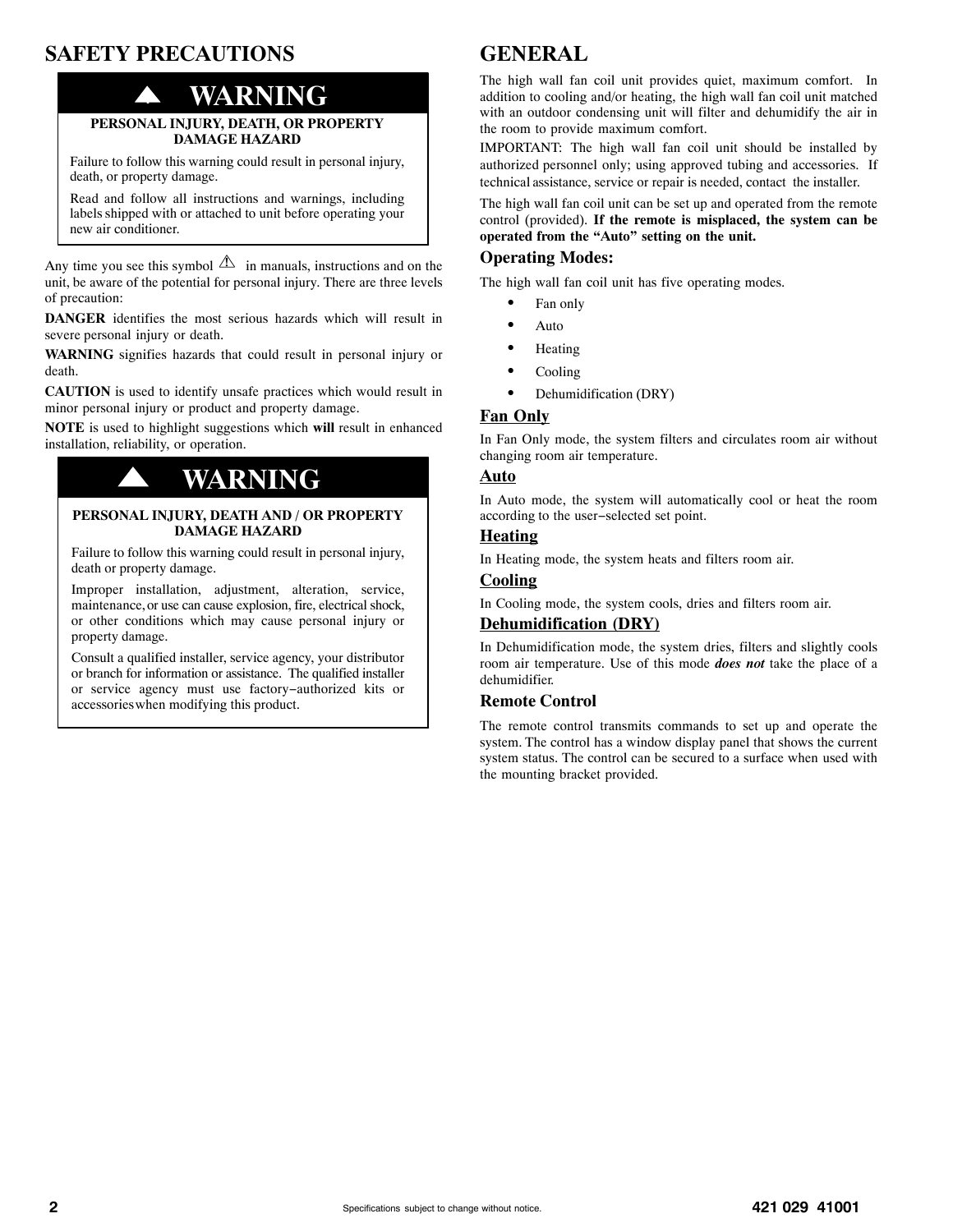### **INDOOR UNIT PART NAMES**



**Fig. 1 - Indoor Unit**



**Fig. 2 - Remote Controller**

### **DISPLAY PANELS**

**NOTE: The display panel on the indoor unit can be turned on or off using the LIGHT button on the remote control.**

\* The temperature readout will be replaced by an error code if there is a malfunction.



**Fig. 3 - Display Panels**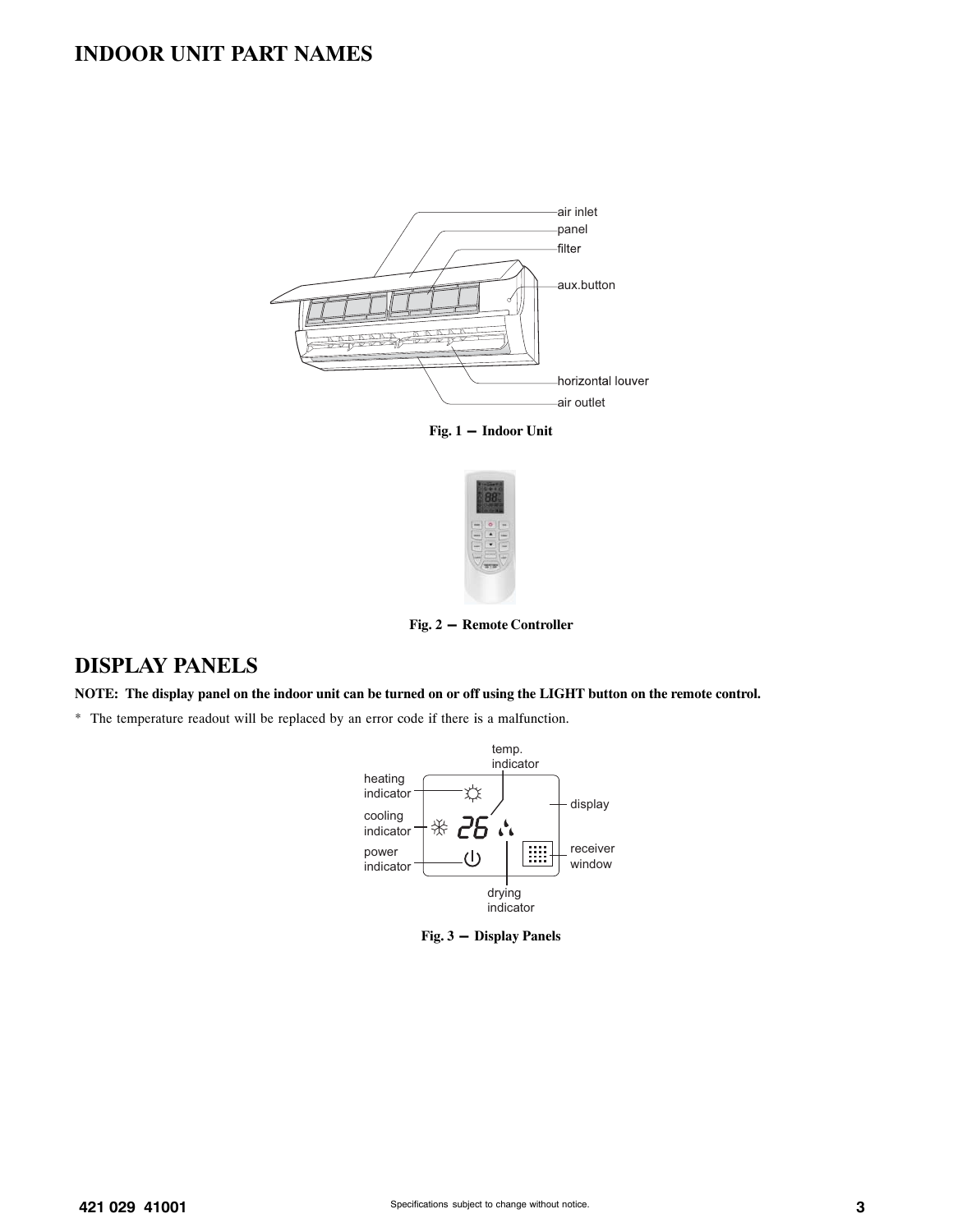### **REMOTE CONTROL PART NAMES**



**Fig. 4 - Remote Control**

### **Remote Control Display**



**Fig. 5 - Remote Control Display**

**NOTE: The FOLLOW ME button, formerly called I FEEL has the same functionality. Starting on production of week 12 year 2016 (serial number V161215001).**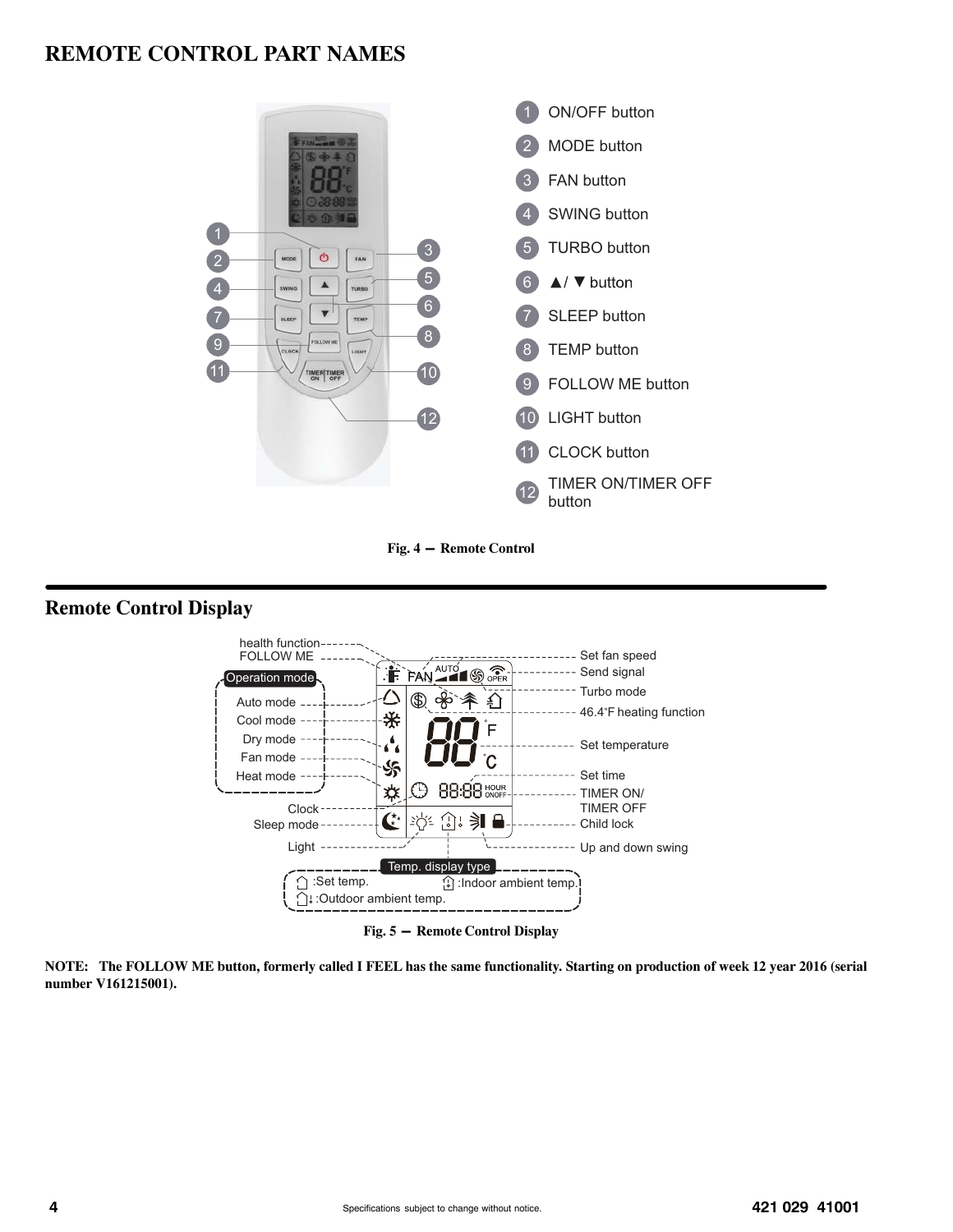# **REMOTE CONTROL**

# ! **CAUTION**

#### **EQUIPMENT DAMAGE HAZARD**

Failure to follow this caution may result in equipment damage. Handle the control with care and avoid getting the control wet.

# **NOTE: To switch between** -**C and** -**F, push the "MODE" and "**▼**" button simultaneously while the remote controller is off.**

IMPORTANT: The remote control can operate the unit from a distance of up to 25 ft. (7.6 m) as long as there are no obstructions. This is one way communication only (from remote control to fan coil).

The remote control can perform the following basic functions:

- -Turn the system ON and OFF
- -Select operating mode
- -Adjust room air temperature set point and fan speed
- -Adjust airflow direction

#### **Battery Installation**

Two AAA 1.5 v alkaline batteries (included) are required for operation of the remote control.

To install or replace batteries:

- 1. Slide the back cover off the control to open the battery compartment.
- 2. Remove old batteries if you are replacing the batteries.
- 3. Insert batteries. Follow the polarity markings inside the battery compartment.
- 4. Replace battery compartment cover.

#### **NOTE:**

- 1. When replacing batteries, do not use old batteries or a different type battery. This may cause the remote control to malfunction. 2.
- If the remote is not going to be used for several weeks, remove the batteries. Otherwise battery leakage may damage the remote
- control. 3. The average battery life under normal use is about 6 months.
- 
- 4. Replace the batteries when there is no audible beep from the indoor unit or if the Transmission Indicator fails to light.

## **Remote Control Operation − Quick Start**

**NOTE:** When transmitting a command from the remote control to the unit, be sure to point the control toward the LED display on the front panel of the unit. The unit confirms receipt of a command by sounding an audible beep.

- 1. Turn the unit on by pushing the **ON/OFF** button.
- 2. Select the desired mode by pushing the mode button.



#### **Fig. 6 - Modes**

- 3. Select the temperature set point by pointing the control toward the unit and pressing the " $\blacktriangle$ " or " $\nabla$ " temperature set point buttons until the desired temperature appears on screen.
- 4. Select the desired fan speed by pressing the **FAN** button to select desired fan speed.
- 5. Set the airflow direction. When the unit is turned on, the louvers default to the cooling or heating position. The user can adjust the default louver position by pushing the "SWING" buttons. For details on operating the SWING louvers, refer to the Remote Control Functions section.

#### **Emergency Operation**

If the remote control is lost, damaged, or the batteries are exhausted, the **ON/OFF** button on the unit can be used to run the unit.

Press the **ON/OFF** button once briefly when the system is off.

To stop emergency operation, push the **ON/OFF** button once.



**WARNING:**

Use an insulated object to press the auto button.

**Fig. 7 - Emergency Operation**

### **REMOTE CONTROL FUNCTIONS**

The remote control is the interface between the user and the high−wall systems. Commands are entered by the user to control the system. Any command that has been entered with the remote control will remain in the memory until it is changed by the user or the batteries are replaced. **NOTE: When entering commands, point the remote control in the**

**direction of the LED display on the front panel. The <b>PREP** appears **for a short period of time on the remote control when the command is entered. The unit only emits an audible beep when the signals are received correctly.**

#### **ON/OFF:**

Press this button to turn unit on and off.

#### **MODE:**

Each time this button is pressed, a mode is selected in a sequence that goes from AUTO, COOL, DRY, FAN and HEAT, as shown below:

AUTO COOL DRY FAN HEAT<br>▶△──<del>》※</del>──▶◆◆──→\$<mark>〜</mark>

**Fig. 8 - Modes**

A08299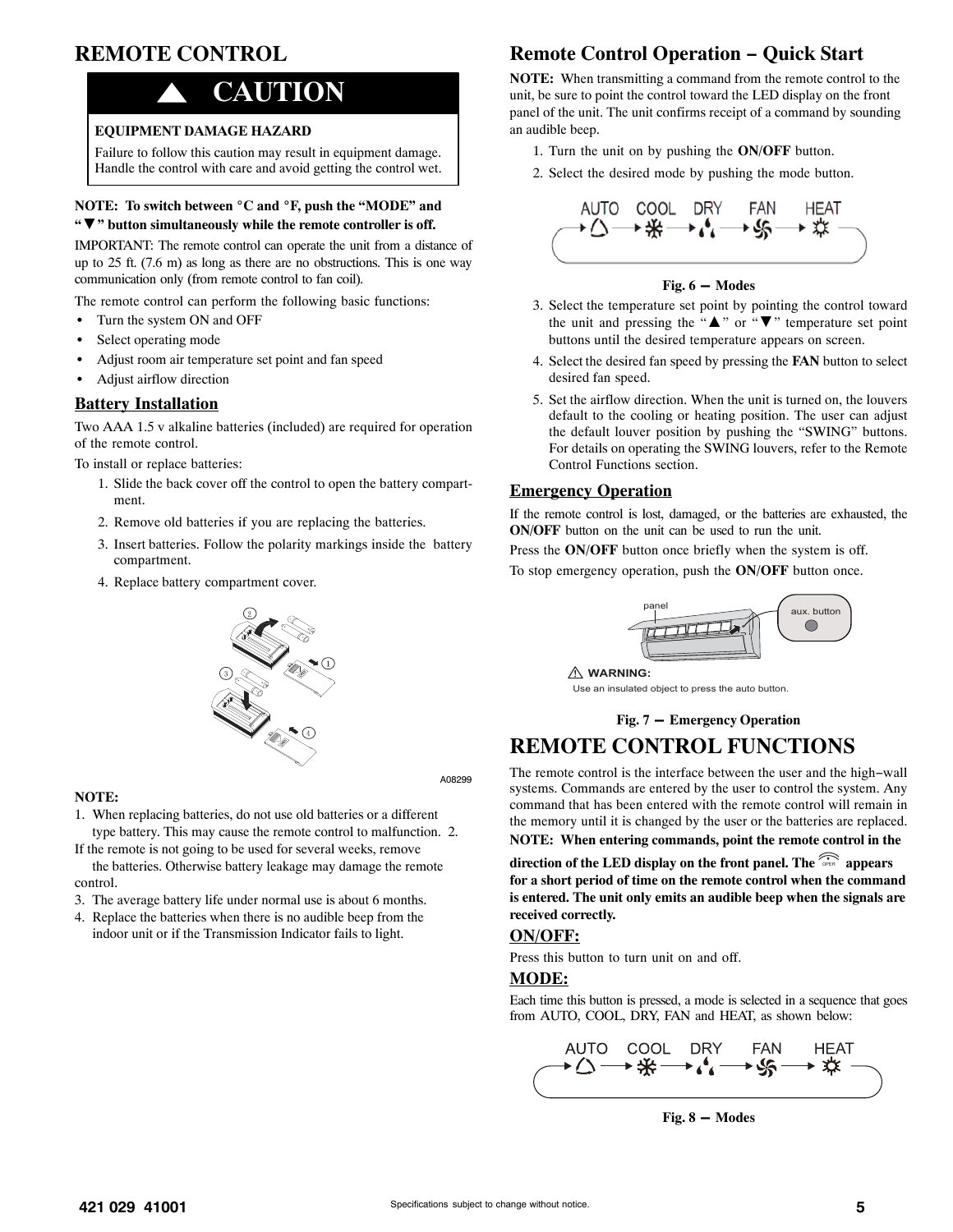#### **AUTO:**

The AUTO mode is the default setting at start−up. In the AUTO mode, the set temperature will not appear on the LCD, and the unit automatically selects the suitable operation mode to provide comfort based on parameters set from the factory.

#### **COOL:**

To cool to the selected set point and remove moisture. System varies compressor speed to maintain desired temperature.

#### **DRY:**

Select the DRY MODE to increase moisture removal during warm humid conditions. The unit operates at low speed. The Fan Speed cannot be adjusted. Press the "SWING" button to adjust the fan blow angle.

#### **FAN:**

To circulate air without heating or cooling use the Fan Speed button to select speed from low to high.

#### **HEAT:**

To heat to the selected room set point. The system varies compressor speed to maintain desired room temperature.

#### ▼**:**

Press this button once to decrease the setpoint by  $1^{\circ}$ F. If the button is pressed for more than two seconds, the setpoint decreases rapidly in increments of  $1^{\circ}$ F. In AUTO mode, set temperature is not adjustable.

#### ▲**:**

Press this button to increase the setpoint by  $1^{\circ}$ F. If the button is pressed for more than two seconds, the setpoint increases rapidly in increments of 1°F. In AUTO mode, set temperature is not adjustable.

#### **FAN:**

This button is used to set the fan speed in the following sequence.





# **SWING:**

Press the Swing button to select different vertical (up and down) air discharge directions including Continuous Sweep. The Swing Louver icon appears. Press this button to set swing angle, which changes directions as shown below.





#### **TURBO:**

The desired room set point can be achieved faster in TURBO mode. After selecting the "HEAT" or "COOL" mode button, push the "TURBO" button. The TURBO icon appears on the remote controller and the unit runs at an ultra−high speed. To deactivate the feature, push the "TURBO" button again. The unit returns to normal operation.

### **FOLLOW ME:**

Press this button to use the FOLLOW ME function, and the icon appears. The unit senses room temperature at the remote controller instead of at the indoor unit. It then adjusts airflow and temperature accordingly for the ultimate in personal comfort control and energy savings.

Press the button again to exit this function. For best performance, keep remote controller away from heat or cold temperature sources while using this function.

#### **TEMP:**

By pressing this button, you can see the indoor set temperature, indoor ambient temperature or outdoor ambient temperature on the indoor unit's display. The setting on remote controller is selected circularly as shown below:



#### **Timer ON − Timer OFF**

To set when you want the unit to turn On at the end of a selected time period, use the button labeled "Time−ON" on the remote controller. Press this button to make the clock icon disappear, replaced with the word "ON" (blinking). Press "▲" or"▼" buttons to adjust timer setting 1 minute at a time. Press and hold " $\blacktriangle$ " or " $\nabla$ " button to set timer more quickly. Press"Timer−ON" button again to confirm setting, and the word "ON" stops blinking. To cancel, press the "Timer OFF".

#### **NOTE: Under Timer On and Off status, you can set T−ON and T−OFF simultaneously. Before setting timer, be sure to set clock to correct time.**

#### **CLOCK SETTING**

Press this button to set clock time. The Clock icon on remote controller blinks. Within 5 seconds, press " $\blacktriangle$ " or " $\nabla$ " button to set clock time. With each press of the "▲" or "▼" buttons, the clock time increases or decreases by 1 minute. To quickly adjust the time setting, press and hold "▲" or "▼" button for 2 seconds.

Release the button when you have reached the desired time setting. Press the "CLOCK" button to confirm the time, and clock icon stops blinking.

#### **NOTE: Clock time adopts 24−hour mode. A 12−hour format is not available.**

#### **SLEEP:**

The unit automatically adjusts room temperature during your sleep time. This slight change in temperature will not affect your comfort level due to the natural effects that sleeping has on the body, however it saves on energy consumption and lowers your electric bill.

The unit has four Sleep Modes to select from. Press the SLEEP button to select Sleep 1, Sleep 2, Sleep 3, Sleep 4 modes or Cancel. The SLEEP icon appears.

#### **LIGHT:**

This function allows the user to turn the display ON or OFF on the front panel.

Press the light icon  $\ddot{\theta}$  to turn the indoor unit front panel ON or OFF. The remote control displays the Light Icon  $\dddot{\theta}$ .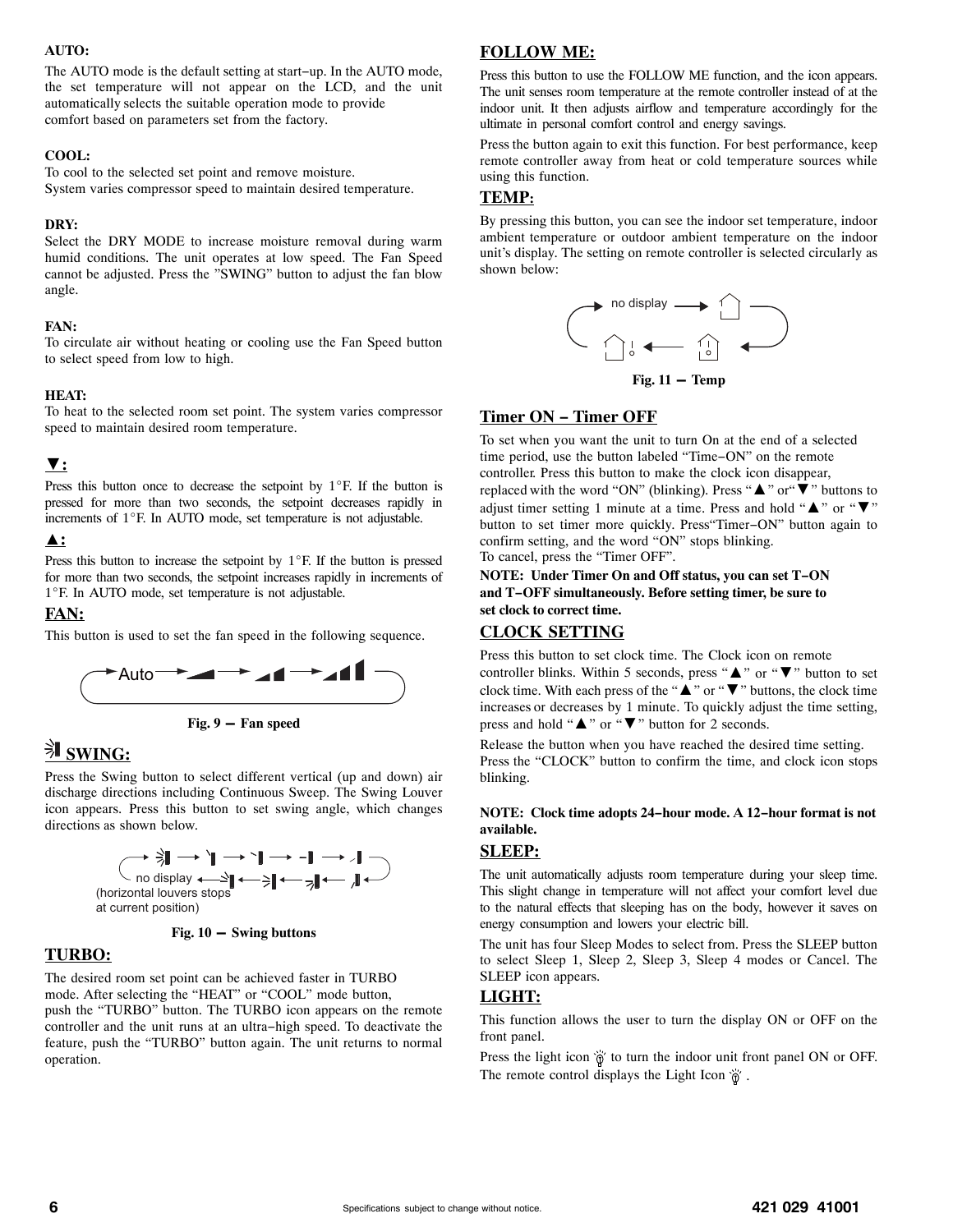#### **WIFI Button:**

Press and hold this button for three seconds to turn WIFI function on or off. See the "Operation of Smart Control" section for more information.

Only the set point temperature appears on the front panel and on the remote controller.

#### **Combination Buttons**

#### **Combination of "**▲**" and "**▼**" Buttons:**

Press "**A**" and "▼" buttons simultaneously for 8 seconds to lock or

unlock the keypad. If the remote control is locked,  $\blacksquare$  is displayed. In

this case, pressing any button,  $\blacksquare$  blinks three times to acknowledge the keypad is locked. Repeat the process to unlock the remote controller.

#### **Combination of "MODE" and "**▼**" Buttons:**

Switch between Fahrenheit and Centigrade. At unit OFF, press the "MODE"" and "-" buttons simultaneously to switch between °C and °F.

#### **Energy−Saving Function**

Under the cooling mode, press the "TEMP" and "CLOCK" buttons simultaneously to start or stop the energy−saving function. When the energy−saving function starts "SE" displays on the remote controller, and the air conditioner adjusts the set temperature automatically according to the factory setting to reach the best energy−saving effect. Press the "TEMP" and "CLOCK" buttons simultaneously again to exit the energy−saving function.

#### **NOTE:**

- - Under the Energy−Saving function, the fan speed defaults to the auto speed and can not be adjusted.
- - Under the Energy−Saving function, the set temperature can not be adjusted. Press the "TURBO" button and the remote controller will not send the signal.
- $\bullet$  The Sleep and Energy−Saving functions can not operate at the same time. If the Energy−Saving function has been set under the Cooling mode, press the Sleep button to cancel the Energy−Saving function, If the Sleep function has been set under the Cooling mode, start the Energy−Saving function to cancel the Sleep function.

#### **46F Heating Functions:**

Under the heating mode, press the "TEMP" and "CLOCK" buttons simultaneously to start the  $46^{\circ}$ F heating function. When this function starts, the "\$" and 46°F icons appear on the remote controller, and the air conditioner maintains the heating status. Press the "TEMP" and "CLOCK" buttons simultaneously again to exit the 46°F heating function.

#### **NOTE:**

- $\bullet$ Under the  $46^{\circ}$ F heating function, the fan speed defaults to the auto speed and it can not be adjusted.
- -Under the 46°F heating function, the set temperature can not be adjusted. Press the TURBO button and the remote controller will not send the signal.
- -The Sleep function and the  $46^{\circ}$ F heating function can not operate at the same time. If the  $46^{\circ}$ F heating function has been set under the Cooling mode, press the Sleep button to cancel the  $46^{\circ}$ F heating function. If the Sleep function was set under the Cooling mode, the 46°F heating function cancels the Sleep function.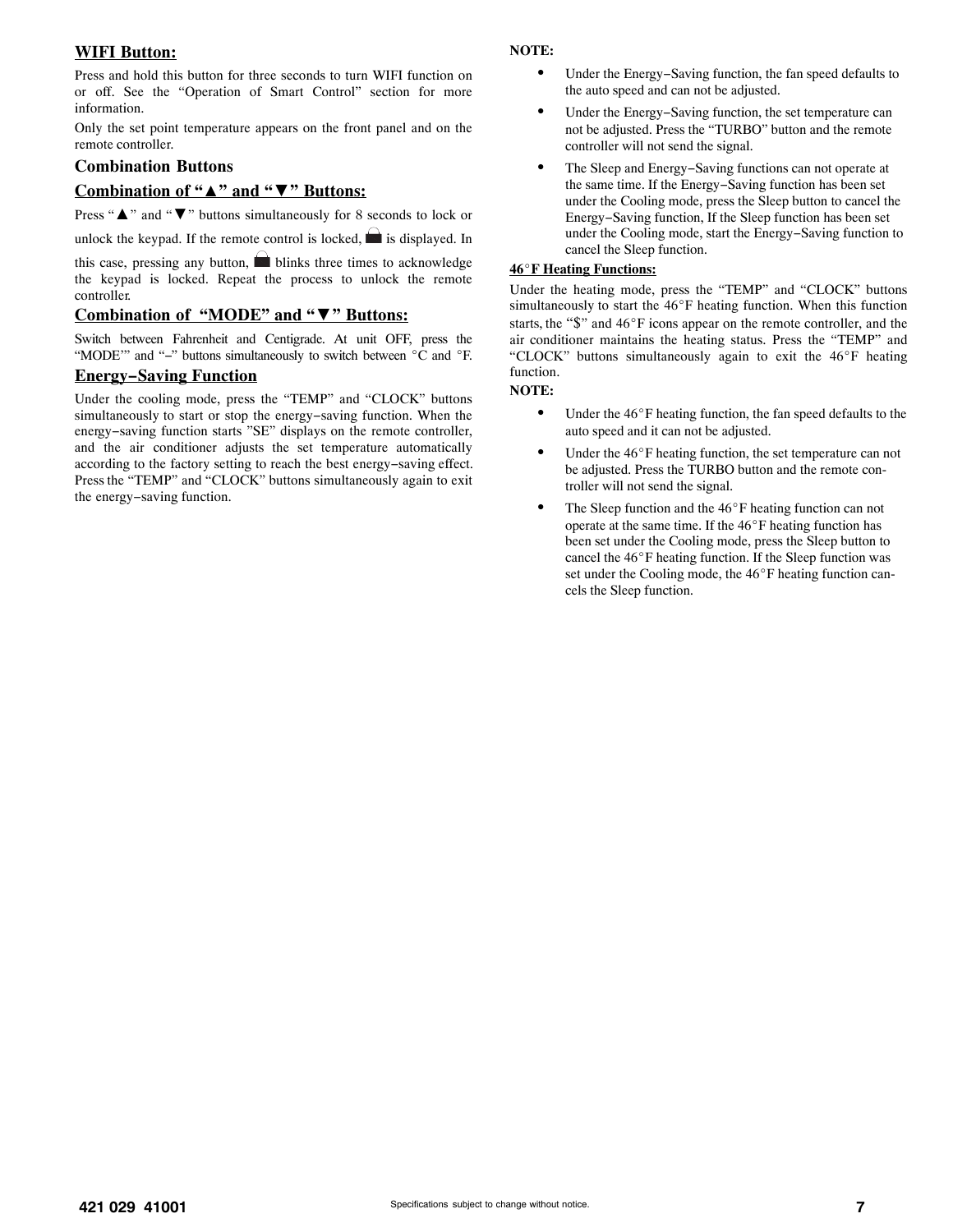# **CLEANING, MAINTENANCE AND TROUBLESHOOTING**

# ! **CAUTION**

#### **ELECTRICAL SHOCK HAZARD**

Failure to follow this caution may result in personal injury or death.

Always turn off power to the system before performing any cleaning or maintenance to the system. Turn off the outdoor disconnect switch located near outdoor unit. Be sure to disconnect indoor unit if on a separate switch

# ! **CAUTION**

#### **EQUIPMENT DAMAGE/OPERATION HAZARD**

Failure to follow this caution may result in equipment damage or improper unit operation.

Operating the system with dirty air filters may damage the indoor unit and could cause reduced cooling performance, intermittent system operation, frost build−up on indoor coil or blown fuses.

#### **Periodic Maintenance**

Periodic maintenance is recommended to ensure proper operation of the unit. Recommended maintenance intervals may vary depending on the installation environment, e.g., dusty zones, etc. Refer to Table 1.

# ! **CAUTION**

#### **CUT HAZARD**

Failure to follow this caution may result in personal injury.

The coil fins are very sharp. Use caution when cleaning.

#### Always wear safety protection.

#### **Cleaning the Coil**

Clean the coil at the beginning of each cooling season, or when necessary. Use a vacuum cleaner or a long−bristle brush to avoid damage to the coil fins.

#### **Air Filters**

Remove and clean the air filters once a month.

**NOTE:** If air filters show signs of excessive wear or are torn, they must be replaced. Contact your local dealer for replacement filters.

- 1. Open front panel on unit.
- 2. Pull filters down to remove.
- 3. Vacuum filters.
- 4. Clean with warm water.
- 5. Shake filter to remove excess water and dry thoroughly.
- 6. Replace filter by sliding into rack until filter snaps in place.
- 7. Close front panel on unit.

# ! **CAUTION**

#### **EQUIPMENT DAMAGE HAZARD**

Failure to follow this caution may result in equipment damage.

When cleaning the front panel, do not use water hotter than  $105^{\circ}$ F (40.56 $^{\circ}$ C) and do not pour water onto the fan coil. Do not use abrasive or petroleum based cleaners as they may damage the front panel.

#### **Indoor Unit Front Panel**

To clean the front panel on the indoor unit, wipe the outside with a soft, dry cloth. If necessary, a mild liquid detergent can be applied and wiped off with a dry cloth.

#### **Preparing for Extended Shutdown Period**

Clean the filters and reposition them in the unit. Operate the unit in Fan only mode for 12 hours to dry all internal parts.

Turn main power supply off and remove batteries from the remote control.

#### **System Operation Recommendations**

The items outlined in the following list helps to assure proper system operation:

- -Replace both remote control batteries at the same time.
- - Point the remote control toward the unit display panel when transmitting a command.
- -Keep doors and windows closed while unit is operating.
- - Contact an authorized service representative if a problem arises that cannot be easily resolved.
- -Do not perform cleaning or maintenance activities while unit is on.
- - Keep display panel on unit away from direct sunlight and heat as this may interfere with remote control transmissions.
- -Do not block air intakes and outlets on the indoor or outdoor units.

#### **Energy Saving Recommendations**

The following recommendations add greater efficiency to the ductfree system:

- - Select a comfortable thermostat setting and leave it at chosen setting. Avoid continually raising and lowering the setting.
- - Keep unit filter clean. Frequent cleaning may be necessary depending on indoor air quality.
- - Use drapes, curtains or shades to keep direct sunlight from heating room on very hot days.
- -Do not obstruct air intake on front panel.
- - Turn on air conditioning before indoor air becomes too uncomfortable.

#### **Troubleshooting**

Refer to Table 2 before contacting your local dealer.